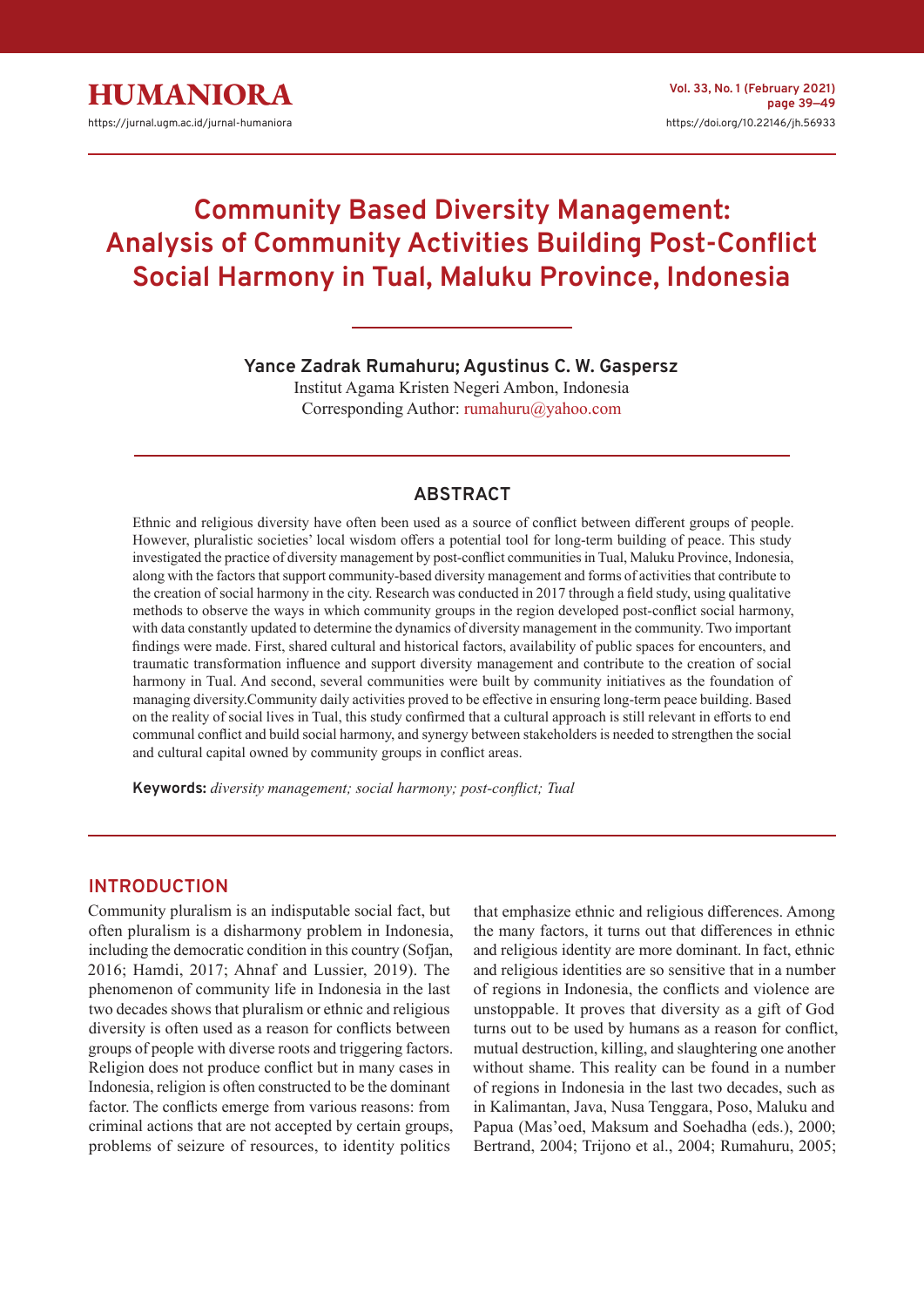Mujiburrahman, 2006; van Klinken, 2005 and 2007; Panggabean, 2008; Baron, Azca and Susdinarjanti, 2012). This study, in relation to studies on plural society management and sustainable peace building, wants to show that the pluralistic society of Tual has an interesting local wisdom to offer for the future peaceful Indonesian society.

The study of diversity management and efforts to build social harmony in plural societies have been an important concern of social scientists and the humanities humanities in the last decade with a variety of approaches. The Indonesian Consortium for Religious Studies (ICRS), for example, published the results of a 2013-2016 study in Southeast Asian countries that showed how managing religious and ethnic diversity became an important issue in Southeast Asia (Sofjan, 2016). It can be said that several people involved in the study of managing religious and ethnic diversity, include Nathan (2016), examine the issue of managing ethnic and religious diversity that has implications for public policy and social transformation in Malaysia. Singh and Rajaratnam (2016) review religious, multicultural and salt management issues in Singapore, while Hung (2016) looks at diversity management issues in the form of state policies related to religious affairs in Vietnam. Dionisio (2016) discusses Catholic electoral support as a problem for religious pluralism in The Philippines, and Dhewayani (2016) pays special attention to policy issues and the reality of managing religious diversity in Indonesia.

Researches as mentioned above have shown that Southeast Asia as part of a diverse world full of religions and ethnicities does not always bring benefits to the countries in the region, but also becomes a serious problem, ranging from managing diversity by the people to state policies on diversity that is owned. In almost all regions in Southeast Asia there are problems related to incomplete state policies and regulations towards managing diversity as well as the existence of community groups which are aware of diversity but still tend to be silent. Studies related to diversity management as mentioned before examine more about the existence of religious and ethnic diversity and management policies, especially by the State. This paper wants to see how community groups in conflict areas consciously or unconsciously manage diversity through their daily activities.

Studies on social harmony in Indonesian society focus primarily on the role of actors and the process of the realization of social harmony as conducted by SETARA Institute (2015, 2016; 2017; Balitbang Kemenag (2016, 2017); Ahnaf ed. (2015)). Studies on diversity management and efforts to build social harmony

in conflict communities in Indonesia include Rini Fidiani (2013), Joko Haryanto (2014), Sulaiman (2014), Darwis Muhdina (2015), Mohammad Takdir (2017), Muhammad Arif (2014). The topic of managing diversity in society, both for conflict resolution and for building post-conflict social harmony in Maluku, including in the City of Tual Kei Kecil, has been carried out by Pariela (2008), Rahawarin (2011), Ubra (2016), Soumokil (2011), and Rumahuru, (2005, 20016, 2017; 2019). The studies give attention to the way community groups build relationships, both during the conflict and post-conflict periods. They also explore the efforts made by each group in managing diversity so that diversity does not become a reason for conflict and mutual slaughter as is the case in a number of other regions.

This paper aims to analyze the management of diversity in post-conflict communities in Tual, focusing on how local groups consciously or unconsciously practice diversity management and build social harmony after social conflicts involving different religious groups (Islam and Christianity), by utilizing cultural capital that is owned or creating new social capital - in this writing referred to as community-based diversity management. Furthermore, Tual people, as the subject of this study, have experiences about how differences in community groups were used as reasons for conflict two decades ago. At the same time community groups in Tual also have their own experiences and ways to stop conflict, build peace and develop tolerance, which shows harmony in diversity that needs to be maintained. Community-based diversity management in Tual as intended, attracts study in order to strengthen tolerance and manage diversity from and by communities in conflict areas, as well as to develop theories about the resolution of social conflict in conflicting communities and management of plural societies based on approaches from below, or utilizing cultural capital and social capital that exist in society and are expected to influence policy by formal institutions, including the state, to manage multi-dimensional problems of plural society.

There are two main assumptions in the discussion of this paper. First, the factors that support communitybased diversity management in Tual, and second, the forms of activities of community groups in Tual that look ordinary but have extraordinary impacts and contribute to the promotion of tolerance among religious communities and the management of diversity in plural societies. In conflicts between groups involving people of different religions, it can be seen that religion is the cause of conflict but is also an important factor in building peace (Lindgren 2018).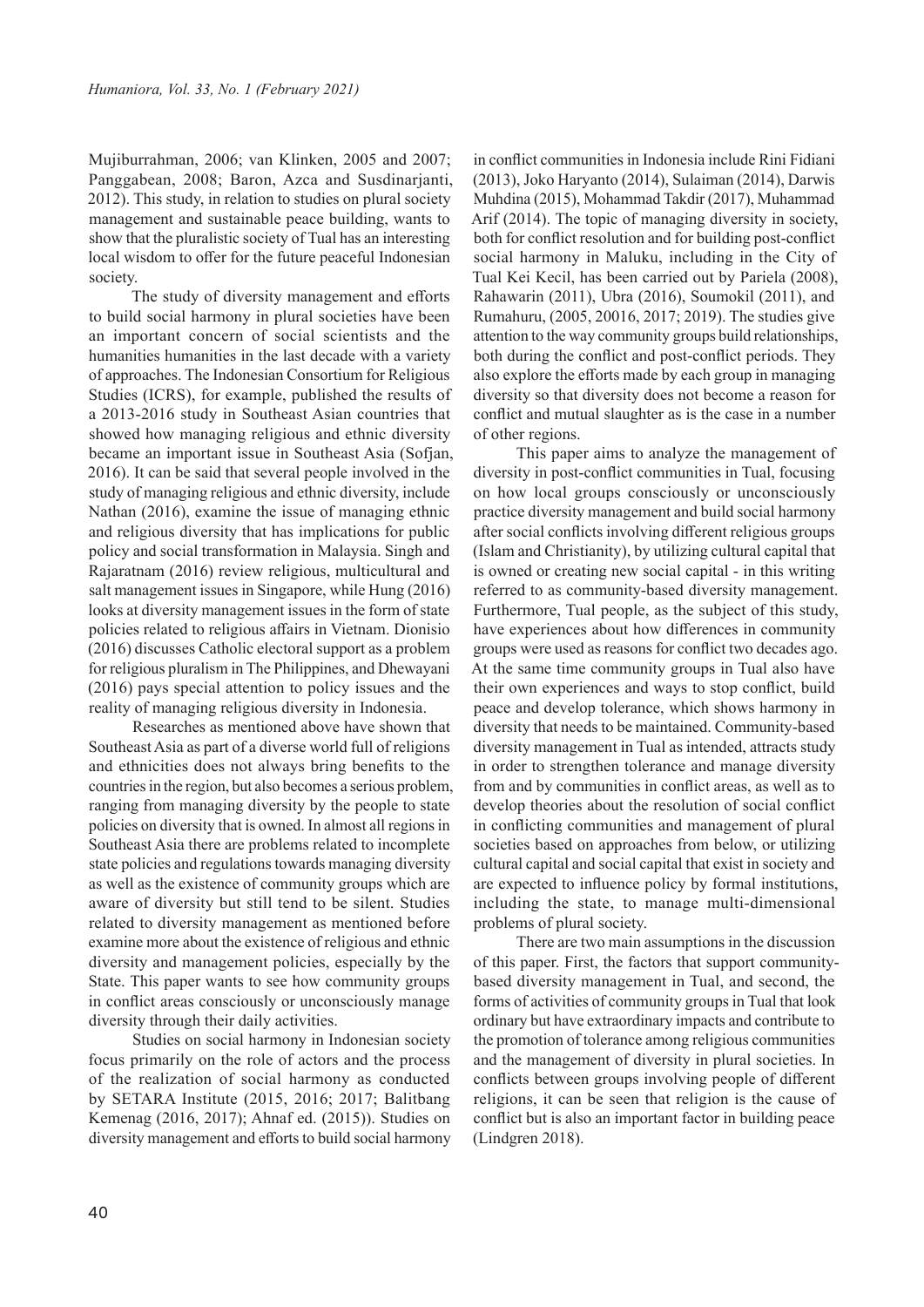This paper is expected to be able to add references related to conflict resolution studies, tolerance between religious communities and diversity management through the use of cultural capital and social capital in managing a plural society such as Indonesia. Along with conflict resolution studies, Aureli (2017) sees that conflict resolution as an integral part of the maintenance of group cohesion. In line with the goal of maintaining social cohesion, Fisher (2015: 582) explains that conflict resolution as the management of differences in a manner that is constructive and cooperative yields outcomes that are mutually satisfactory and have a long-term commitment from the parties. In a similar effort, Abu-Nimer (2001) offers an intercultural training concept through the presentation of training models in interfaith peace building. Conflict resolution takes a specific form as a mediated agreement, among others, by drawing one or both parties, compromise, surrender, ceasefire, peace agreement, weaponry, constitution, trial, amnesty, excuse, purges, international agreements, apologies, law, topic changes in arguments, and reparations (Wagner-Pacifici & Hall, 2012). What this suggests shows that conflict resolution is influenced by diverse forms of mediation and is adapted to situations where conflict is taking place. An interesting statement related to social harmony with conflict was written by de Jong & Twikromo (2017) in their study of the city of Yogyakarta. According to them, the small clashes that occurred in the community were part of the dynamics of everyday urban life.

### **METHODOLOGY**

Tual, which is used as a place of research, is one of the cities in Indonesia which in 2015-2017 had the best harmony index in Indonesia (Setara Institut, 2015, 2017). In fact, the city of Tual in 1999-2000 experienced a storm of social conflict involving people of different religions killing, destroying and massacring each other. This study was conducted using qualitative research methods with an ethnographic approach and with case studies. Ethnography is intended to diverge field data as it is through observations and interviews that can be presented with an emphasis on the strength of the context of the subject of study, while case studies are intended to see different phenomena in society that can be compared with one another. Respondents from this study are citizens of the city of Tual who are Muslim, Protestant and Catholic. The informants consisted of community leaders, and religious leaders. Those who were informants were previously unknown to the author but through the results of informal observations and talks with the people in Tual, there were a number of names from informants that were widely mentioned. After tracking them, it turned out they are the initiators and actors who are actively conducting peace building activities but do not position themselves as actors or agencies in society.

To obtain the required data, the data collection techniques used are mainly interviews and observations. In addition to observation and interviews, information used as research data was also obtained from written sources or studies of a number of academic article and documents. The technique used in the interview is the snow ball technique. The technique used in observation is to determine the focus of observation on community activities or community groups relations between postconflict indigenous groups in Tual and the changes that can be seen, including observing the daily conditions of people in the city. Because the data of this study are more qualitative, data analysis is performed using interpretive or hermeneutic analysis methods to understand the symptoms examined. All data collected is grouped, interpreted and given meaning. The results of interpretations and/or interpretations as referred to are then presented descriptively and analytically.

#### **FINDINGS AND DISCUSSION**

Referring to the problems and assumptions raised, this study found that first, there are three factors that influence and support the management of diversity and contribute to the creation of social harmony in Tual, namely: (1) shared cultural and historical factors, (2) availability of public spaces for encounters, and (3) traumatic transformation. Second, there are a number of communities in Tual that were built on community initiatives and their activities are the foundation of managing diversity and building social harmony. There are four categories of communities or community groups, namely: (1) indigenous groups of different religious groups, (2) ethnic community groups that have positioned themselves as Tual people, (3) economic interest groups, and (4) hobby groups or similar interests. Their seemingly ordinary activities are known to be effective in managing diversity and enabling social harmony for long-term peace building.

The following explains the supporting factors and forms of activity from each community category in Tual which shows that the community-based approach as practiced by the citizens of Tual can be used as an example of a region in Indonesia that successfully manages diversity management by utilizing cultural capital and social capital as an effective strategy for managing diversity. The reality of diversity management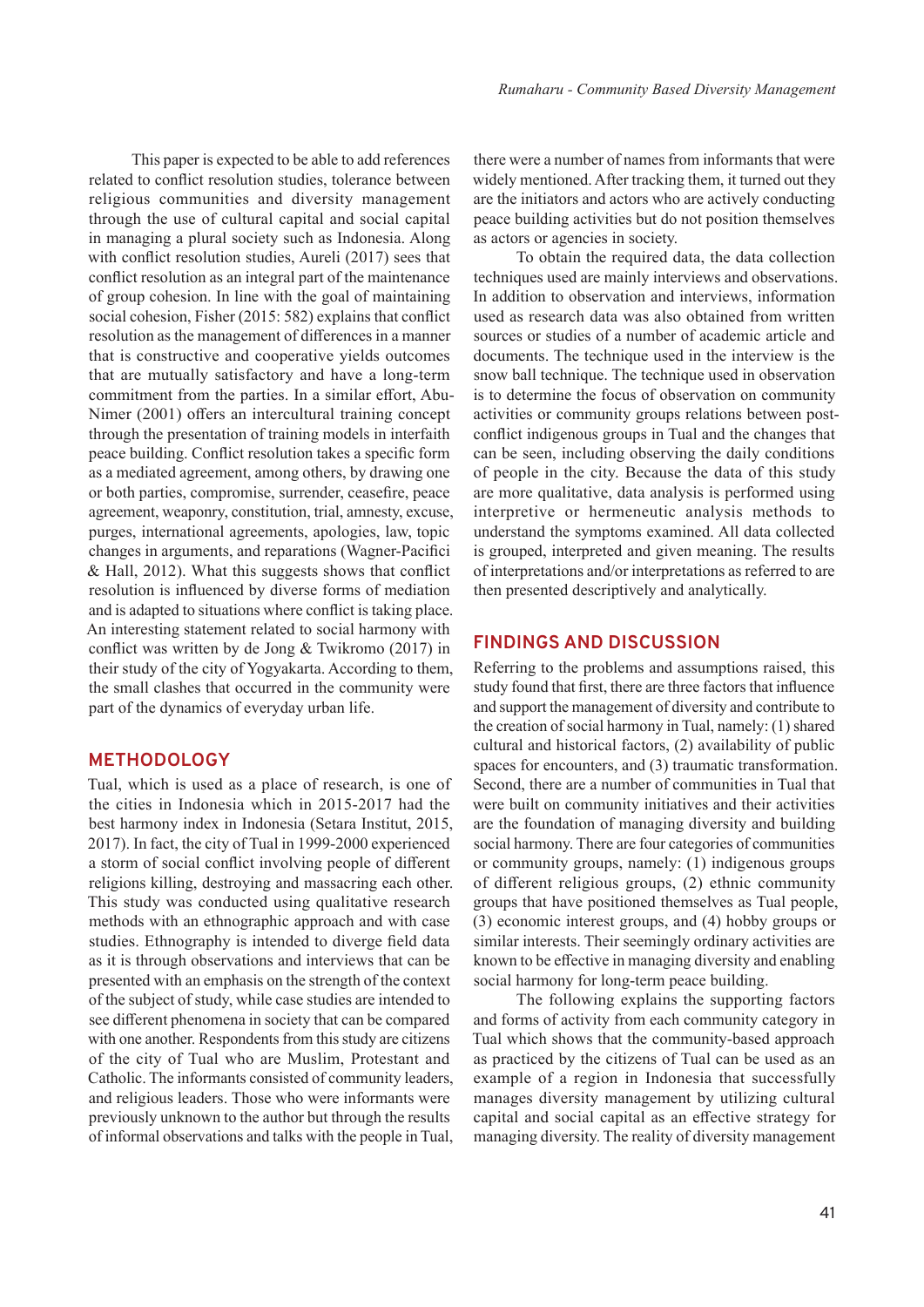in Tual at the same time shows that the Indonesian people have cultural capital which is still deeply rooted in the community and has the potential to be developed to build harmony in society.

# **Supporting Factors for Community-Based Diversity Management in Tual**

#### *Cultural and historical factors*

What is meant by shared cultural and historical factors here is an awareness of the origins and principles of life that are rooted in the local culture or customs of the Kei people, also known as Evav people. The variables of shared cultural and historical factors are as follows: (1) the relationship of origin (kinship), and (2) cultural values contained in the *larvul ngabal* law, the philosophy of life such as *ain ni ain* and *maren.*1) Cultural and historical factors together are the main supporting factors that are important in terms of managing diversity in the city of Tual, because residents of the city of Tual or Kei Kecil people admit that even though they currently have different religions and beliefs (there are those who embrace Islam, Protestant Christianity and Catholic Christianity), the choice of religion that has occurred since their ancestors could not change their brotherly relations. The following are excerpts of interviews with informants in Tual regarding this matter:

> Important factors that support tolerance and diversity management in the city of Tual are family and local wisdom. *Katong* (us) Kei people have strong family ties. Everyone knows where he comes from (each of them knows his origin), so we cannot act *takaruang* (carelessly) one against the other (ZB, Tual community leader, interview 28 August 2017).

> *Katong* (us) in Tual, who are both Christian and Muslim, still have an original relationship. We have a customary law, *Larvul Ngabal* and a custom *Ain ni ain.* Since long time ago, the elders always tell the story. When conflict occurred in Ambon and there were families who returned here, indeed they were angry that their relatives were also victims of another conflict. However, we could not be angry so long since the heart of *Kase Bae Bakalae* which teaches us not to be so angry so long for our brother (PF, religious leader in Tual, interview 25 August 2017).

Every generation of Kei or Evav children adheres to the principle of *ain ni ain*, and *vuut ain mehe ni ngivun manut ain mehe ni tilur*. 2) In this case there is an acknowledgment of the same origin, which can be likened to the use of the term *gandong* in Central Maluku that refers to those who have a genealogical relationship from the same grandparents. Because they still have blood relations between each other as residents, even though they have different religions or beliefs, they still gather at certain moments and support one another (Ubra, 2011; Derwotubun, 2018).

The origin relationship which is referred to can be understood by looking at the historical setting of Kei people in Tual. Based on the related references it is known that the initial inhabitant at Tual was a king who had fled Bali. His arrival was accepted by the local "native" group that allowed him to stay in the territory of the *Petuanan Negeri or Ohoi Taar* (Geurtjens, 2016: 336). In addition to the Evav people as indigenous people, other people came from various regions in Southeast Maluku, such as from Luang and the Babar islands and other regions in Maluku. Their arrival in Kei allowed marriages to occur between the sons and daughters of the Evavs and these migrants so that the current generation has the same origins and stories. An informant in his awareness of his origins mentioned that:

> We Kei people have blood relations with them from Luang and the Babar Islands because they gave their daughters (daughters) marriage to our male ancestors. Therefore, we highly respect those from our ancestral territories (JJ, community leaders in Tual, interview 11-12-2017).

The cultural values of Kei people as referred to in this study focus on (1) *larvul ngabal law*, (2) the philosophy of *ain ni ain*, and (3) the principle of cooperation or *maren* life. *Larvul ngabal* law is a customary form of Kei society that regulates respectful living arrangements, including positioning the rights and obligations of each community in every strata of society with a socio-cultural system that is acceptable to everyone. *Ain ni ain*, often also written as *aini-ain*, is a value that reminds every descendant of an Evav child of brotherly relations among fellow Kei. This is built from the philosophy of life in Kei, namely: "*fuut an mehe ni ngifun" and "manut an mehe ngi tilur",* which can be interpreted as: we are all from one offspring or from a single egg, and rip off many eggs and spread throughout the Kei Islands, Southeast Maluku (JD and SL, interviews 10-12-2017; appeal Rahawarin 2011). The philosophy of life as it is called allows various events that occur to be resolved by customary approaches. This also applies to conflict prevention and resolution. Through the philosophy of life as it is called, Kei people build a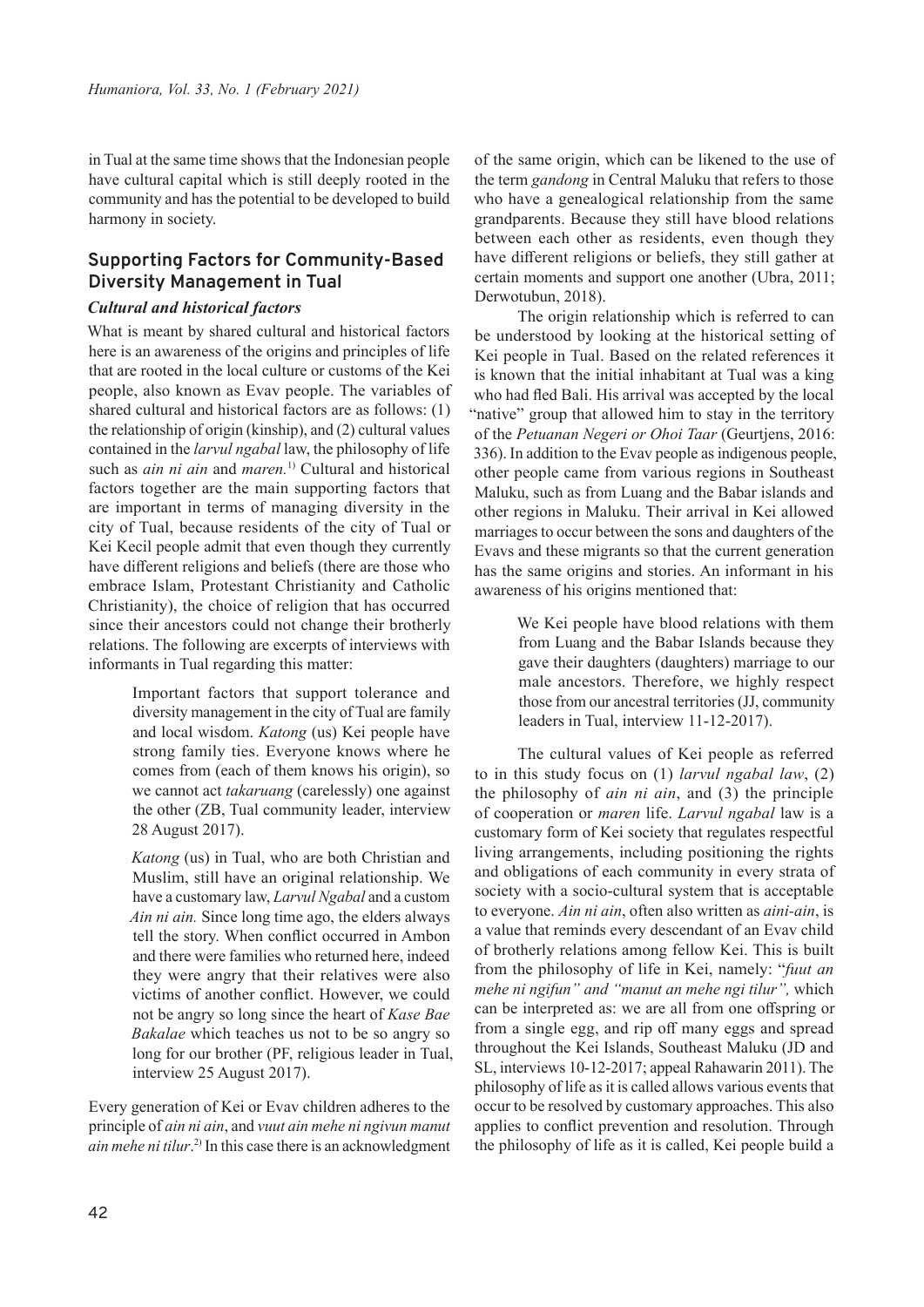partnership that cares for one another and supports one another, both at home and abroad.

*Maren* or complete *hamaren* is a form of cooperation or a system of help to the Kei community, which can be likened to the *masohi* system among the people of Central Maluku or mutual cooperation among Javanese people which has been generalized into Indonesian culture. *Maren* has been a value of Kei life since ancestral times. This culture was born from the context of the Kei socio-historical background in the 15th or 16th century, as a response from community groups to the shared need to build lives within limitations and to take care of one another. At this time there was interisland mobilization, resulting in encounters, interactions and communication between groups (Ubra, 2011). In the process of interaction and living together as a community, in order to meet common needs, the ancestors practiced a life of mutual help and sharing. Living beings help each other and share with one another, whether for public and collective work or individual work. For example, opening a garden or building a house, building public facilities such as a house of worship, or making a well.

*Maren* culture is the basis for *yelim* (or giving) and mutual assistance as a concrete form of cooperation among the Kei people to this date. I got a story from an informant (IR) who with full awareness of the benefits of *yelim* among the Kei people today says that "for outsiders who don't understand, *yelim* can be seen as burdensome, but actually *yelim* is something good and very helpful in both tribes". The form of participation in *maren* with the *yelim* system can be in the form of giving thoughts, energy and providing materials needed. *Yelim* is meant to be the foundation for a life of solidarity, respect, including in terms of stopping conflicts and building a sailing attitude of trust in one another after the conflict.

# **Availability of Public Spaces for Encounters**

Public space is generally interpreted as a meeting room or a space for open social interaction. The pattern of social interaction is largely influenced by its interaction in the public sphere. Motives and results of interactions in public spaces also vary. Based on the motive then, social interaction in the public sphere accommodates individual interests. On the other hand, the results of interactions in the public sphere can be in the form of fulfilling individual motives or desires, knowledge, opinions, discourse, and value systems (Hardiman, 2004).

Public space encounters in the context of postconflict communities, such as in Tual and most parts of

Maluku, certainly have a significant role. The public sphere of encounter is not merely a space of interaction but also a space for the creation of awareness or mindset, a space for self-recognition in diversity, as well as a space for building dialogical relations between individuals and groups of society so as to enable the building of peace. This is in line with what Habermas (1984) stated about public space, which is a medium for communicating information and views. In this case there is space for people to meet, discuss and debate critically about various aspects, ranging from simple matters, art, economics to politics and power. In Habermas' view, conditions like these contribute to the development of a single society (civil society), because there is intense communication which allows everyone to share interests, goals and values (share value).

In the context of Tual society, the encounter of every individual and group in public spaces as mentioned happens naturally and there is no reluctance to meet the same as in other places whose relationships are full of engineering and there is a great mutual suspicion. This can be experienced and felt when in the Tual area at this time, both during the day and night, almost no one interferes with each other. It is acknowledged that in certain alleys or corners of villages there is a reluctance to cross late at night because there are some people who like to consume alcohol and have the potential to create noise by scaring people who crossed the area. Nevertheless, so far it could be handled so as not to cause conflict.

Referring to the function of public space and the motives underlying social interaction, post-conflict public spaces can be divided into three parts, namely: 1) space for economic activities, 2) space for education, and 3) space for leisure and recreation. In Tual, economic activities are offices (government and private), sea (for fishermen), terminals, traditional markets, and supermarkets. The main education spaces are schools and colleges, while the popular lounge and recreation areas in Tual are parks as well as culinary spots on the Watdek Bridge, GOTA Supermarkets, and long sand panatai. The availability of these public spaces has enabled the encounter of various ethnicities and religions in the region to build post-conflict social communication in their area and also to build mutual trust between one another. This is an important capital to build social harmony and peace. In addition to the availability of physical public space as mentioned, actually it is also necessary to provide public space through media such as newspapers, television, radio and social media that can better advocate for the community. The use of public spaces in encounters as it is called allows dialogue between ethnic and religious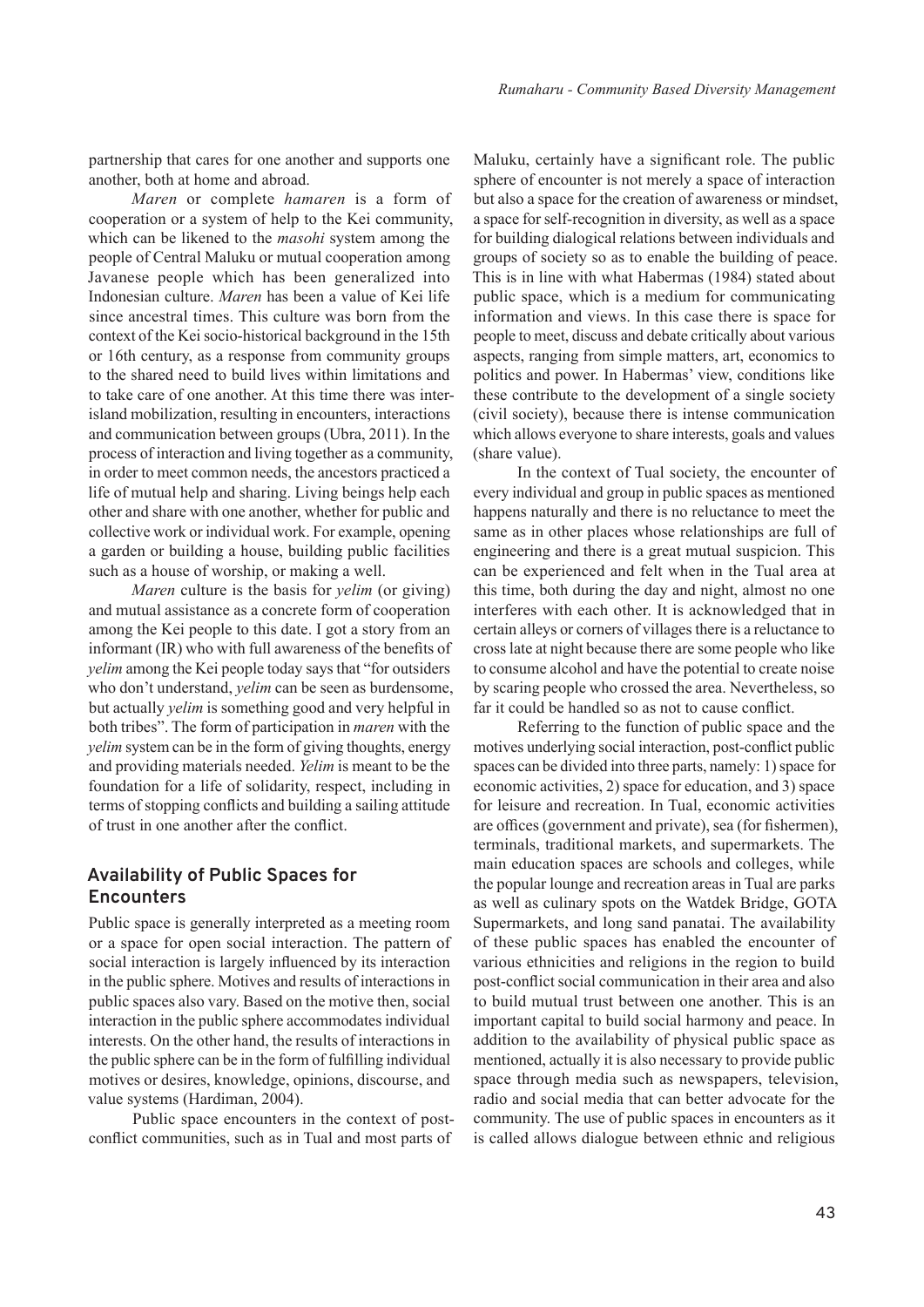groups to be more intense and deep (Abu-Nimer, 2001; Swidler and Mojzes, 2000).

## **Traumatic transformation after conflict**

Experiences of conflict and violence that cause trauma to conflicting societies do not always leave an inner wound that holds a grudge. This study found that the traumatic effects of conflict can be transformed by the community by the way they think about self-improvement and other people (individuals and groups) (Rumahuru, 2017; 2019). There are two important variables in post-conflict traumatic transformations that support the management of diversity and contribute to the creation of social harmony in Tual, namely: 1) feelings of the same fate, and 2) respect for others. The citizens of Tual have a strong collective memory of the conflict that occurred in 1999. Even though the conflict did not last more than one year, it helped to provide their own learning. The same feeling of the same fate was motivated by the awareness of the existence of Kei residents in the city of Tual, both of whom had settled in Tual and later, but who both experienced conflict and felt the bitterness of the conflict situation. Space is limited and there is the threat of death and loss of loved ones or property damage. This context forces community groups to stop the conflict and immediately establish life as before the conflict, despite the various risks. Therefore, there is no other choice but for each warring group to be responsible for the security and survival together in the city of Tual. For the Tual residents of the Evav tribe or the "original Kei" people, the feeling of being in the same boat is also related to the origin of their ancestors, and the strengthening of values in their local life, such as the philosophy of life of *Ain Ni Ain* and L*arvul Ngabal's law.*

Conflict in the community can be called a normal thing and may theoretically be necessary for social change to occur in the community, as stated by Lois Couser, but the tragedy of the Maluku conflict that also extended to Tual has shown to the community that conflict causes all people to suffer setbacks. his life. There are many victims of property and human lives. The breakdown of accessibility and leave a prolonged trauma. The collective memory of the community about conflict is an important reason for reorganizing life together by building harmony and managing diversity better.

Appreciation of others by the author is made as its own variable because respect for others is a teaching or value found in the culture of the local community and is also found in the teachings of each religion - even becoming a life principle that can be generally accepted by any group. In the context of this study, respect for others allows acceptance among fellow citizens in the plural City of Tual. Respect for others in Tual is practiced in daily life. One concrete example is respecting and creating a calm situation for each religious follower to perform religious rituals properly without being disturbed by his time. An informant said that as citizens who are Christians, he and his community already understood that at times when prayer would be held, no one would disturb or obstruct. In fact, because he lives around the market and the port near the mosque, when the prayer is being carried out he took the initiative to arrange traffic and parking so it is possible to the Muslim brothers who are doing prayers or worship at the mosque. And vice versa, at religious holidays, voluntarily every young person in Tual is accustomed to taking care of each other during the ceremony or celebration. Respect for others and cooperation between different groups appear simple but have a profound impact on the life of a pluralistic society such as in Indonesia.

# **Forms of Community Activities that Support Diversity Management in Tual**

This study identifies a number of communities and their activities in the city of Tual which contribute to managing diversity and creating social harmony as follows: (1) indigenous groups and other ethnic groups that have positioned themselves as Tual people, (2) economic interest groups, (3 ) groups of hobbies or interests alike.

### *Indigenous groups and other ethnic groups*

The activities of the Kei indigenous groups as well as those outside the Kei group that have been integrated with the culture of the Kei people are clearly visible in religious activities and family celebrations. In this case, different religious groups help one another regardless of the background of their beliefs or faith. In fact, by contributing to helping different religious groups, they consider to have implemented their religious values, while carrying out the mandate of their ancestors to look after one another. Tual communities have activities that can be called one of the best practices for building harmony and managing community-based diversity that is rarely found in other regions. The following two short stories can explain what is meant by this.

### **Story 1. Building a Mosque and Church in Tual3)**

Construction of houses of worship, both mosques and churches, in addition to requiring material capital or large costs, also requires labor. Community groups in the city of Tual overcome these problems by utilizing the cultural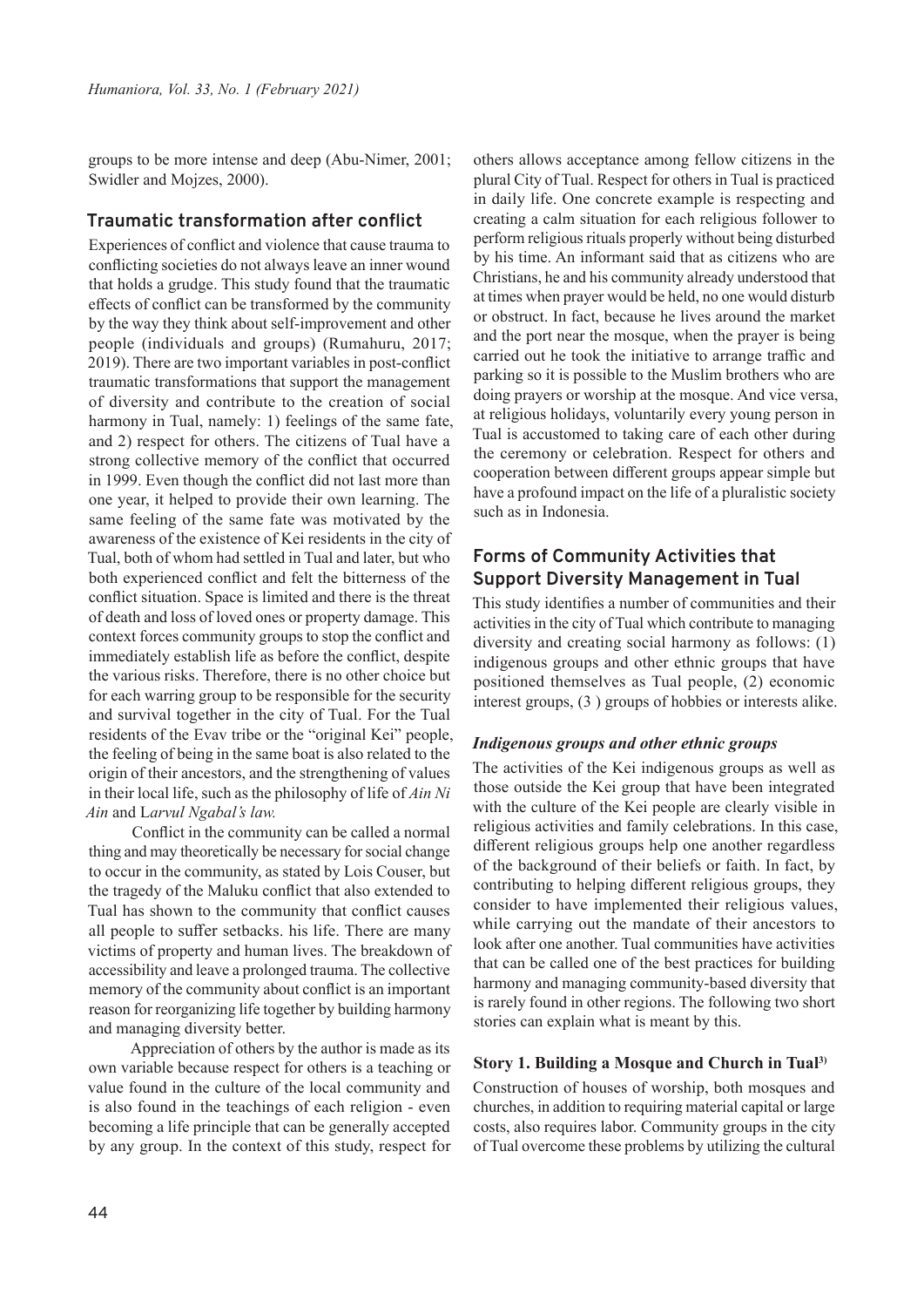capital they have. Cultural capital as referred to is the cultural relations of the community which are synergized to alleviate the burden of development faced by certain groups that are carrying out development activities. The way is that the community group that is building a mosque or church states the purpose of the construction or work being carried out to relatives of different religions, or to groups outside the community itself. Those who are told with their own awareness organize themselves and provide assistance according to the needs needed. For example, giving C minerals (sand and stone) or building materials (wood, iron, cement, etc.) as *yelim* from certain groups or communities to those who are building. Moreover, when doing work that requires a lot of labor, energy and time is given to help complete the work.

The informant (HK, community leader in Tual) told me that recently there was a renovation of the mosque in the city of Tual, and when they wanted to cast the mosque, Christians in Tual (Protestants and Catholics) offered themselves to participate actively by being involved as workers. Vice versa, when doing construction or renovation of a church building in one of the congregations or parishes, the Muslim brothers in Tual brought their *yelim* by volunteering to donate material and energy. This reality is different from the model of using paid labor, while at the same time criticizing transactional forms of work in modern society.

Such practices are referred to in the context of a society that has just been in conflict within a religious setting, and consciously or not, has opened boundaries between different religious communities and intensely established communication so as to create mutual respect and trust in one another. The author found a message used by people of different religions in Tual to refer to the main mosque and church in Tual which by the general public is called the city mosque or city church, with the phrase katong pung (we have) church and or katong pung (we have) mosque by both the Christian community and the Muslim community. The phrase "katong pung church" by the Tual Muslim community or the phrase "katong pung mosque" by the Tual Christian community shows how people of different religions in Tual symbolically express their sense of ownership of these buildings, because they are involved in working on them and contributing material within certain limits for the completion of the building. The phrase can also be interpreted as a sense of belonging among groups of people of different religions who are building on the awareness of cultural values and religious values. It also emphasizes awareness about the importance of brotherhood across religious boundaries.

# **Story 2. Muslim involvement in the priest's conversion to the Catholic Church**

The dedication of a new Catholic priest or pastor among the Kei people is not only a ritual for the Catholic Church and Catholic families, but also a ritual and celebration with interfaith communities in the region. An informant told me that it was a custom among Muslim Kei community members, if there was an ordination of, the pastor's extended family from Muslim villages would follow him, both at home and at church. There are also Muslim families who hold the reception ceremony. From the informant's story it can be concluded that the motivation for the presence of Muslim families at the priest's final ceremony and providing material assistance (*yelim*) arises from a feeling of ownership. The sense of belonging among Kei Muslims and Christians in the writer's observation is a fundamental reason for looking after one another. The Minister of Religion recognized that when the conflict escalated in Maluku there were some Kei Muslims and Christians provoked by incitement to conflict between them, but this was immediately ended by bringing forward the historical and cultural aspects of the Kei people who had common origins and had great respect for humanity and respect for life together. The form of mutual ownership is caring and compassion for each other.

In relation to the relationship between the Kei indigenous people and ethnic migrants, it was found that the existence of other ethnic groups in the city of Tual did not disturb the "native" Tual residents. In fact, the presence of other ethnic groups helped strengthen the cultural values of the Kei people. In the old harbor and shopping areas, for example, there were many Arabs, Bugis, and Javanese, but one could hardly distinguish them from the original Kei wakga in Tual. This is because they have adjusted their lives to the citizens of Tual. They even call themselves Kei people, and there are no differences in their rights with those from Kei or Evav residents in Tual. This distinguishes people in Tual Kei Kecil from people in other places who tend to differentiate themselves between migrants and native people.

Both stories as they are discovered clearly show that differences in belief and origin in the city of Tual are interpreted as inclusive. Elsewhere, differences in beliefs and origins are often disputed while in Tual the differences are not disputed; instead they are made a joint force to build and maintain social harmony.

# **Economic Interest Groups**

What is meant by economic interest groups are employees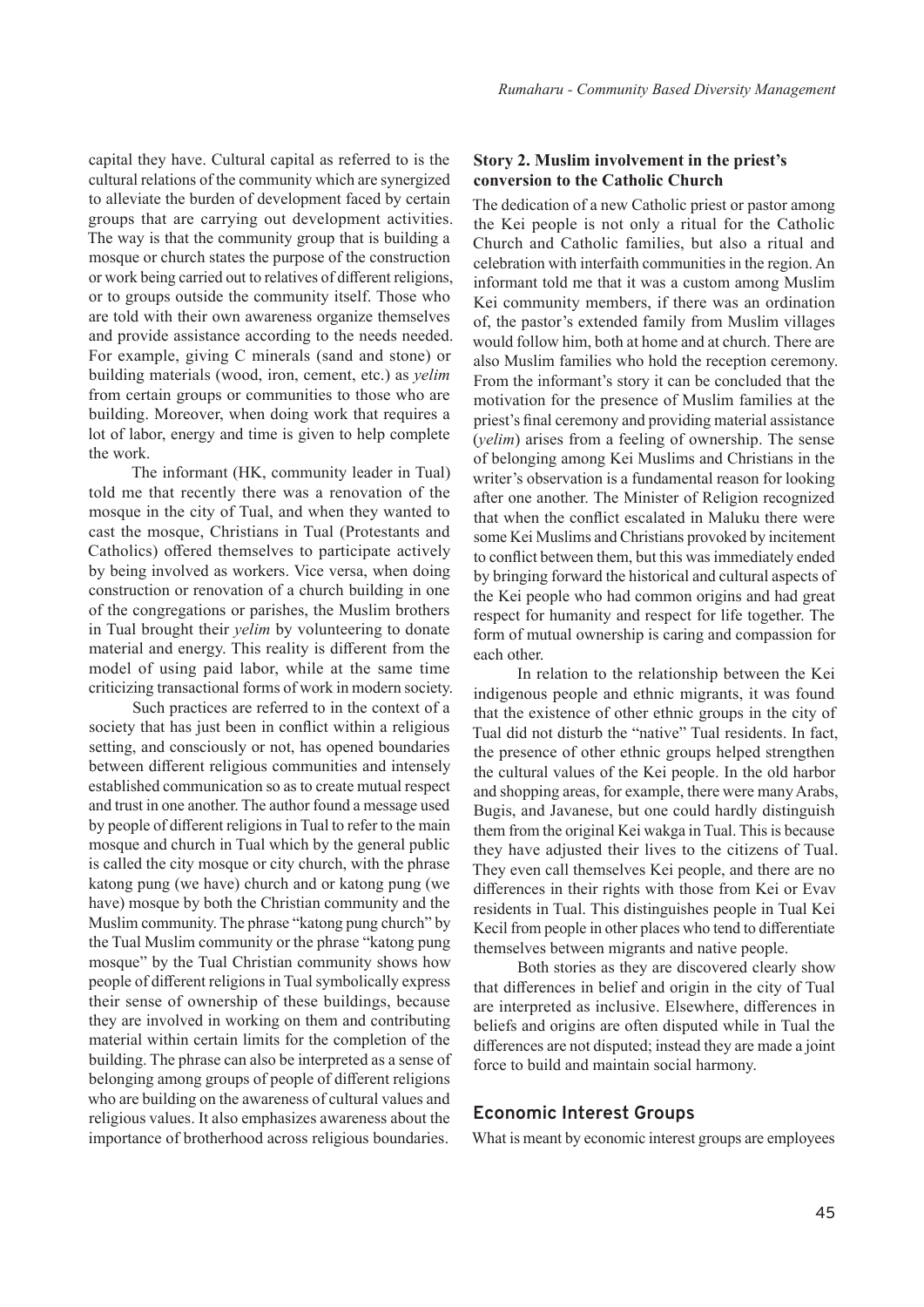(public and private) sellers in traditional and selfservice markets, drivers, port workers and workers in other places who meet and interact with other groups of people on a daily basis. In the writer's observation of economic interest groups, especially in traditional markets and shops around the harbor (or it can be called an old city area), it appears that there are no problems of communication or prejudices between them in each workplace. Everyone conducts activities with a friendly atmosphere full of jokes, like there has never been an open conflict between them. Communities from various ethnic and religious backgrounds come together here for various interests. This activity was carried out until late at night. This condition is different from Ambon City. For example, even though post-conflict intermingling has occurred, segregation of people of different religions is clear. Even in public spaces, such as traditional markets, market activities cannot be carried out until late at night because in addition to the time of rest, residents of the city are still reluctant to move at night.

The economic interest groups referred to in daily interactions using local language or Malay Kei are almost indistinguishable from those of Kei or migrants from outside the Kei Islands. When researchers are with them, everyone is greeted as relatives (turan). The writer even met with a father who came from Nusa Tenggara, who told him that he positioned himself no different from the Kei. Throughout his story, he mentioned his brothers to a number of Kei people, both Muslim and Christian, including some who were known by the author. Apparently, he called them brothers because he was friends with one of their family members and he was accepted as part of the families he called. I also met another person at the port who, when we met, and when he found out my identity, he greeted me as a brother, only because I was from Seram Island. What I want to say from this story is that the people in Tual  $(= Kei)$  are people with an open character and can quickly get along with others. They also seem to know stories about the origins and historical events of their ancestors so that it makes them to have high respect for other communities outside the community.

### **Hobby Groups or Interests Alike**

Starting from the intention of gathering, telling stories, laughing, reminiscing about past stories and channeling hobbies, the result were peaceful community building activities. This statement is the author's conclusion from a number of informal conversations with individuals or community-based interests or hobbies and friends in the

city of Tual (Rumahuru, 2019: 54). In the early days of post-conflict recovery, community groups in the city of Tual were both looking for forms of reconciliation, apart from what the government was trying to achieve through a security approach and formal reconciliation formula through meetings between community leaders In this case the community groups in their own way took the initiative to communicate to strengthen the network, and to build shared values to get out of the shackles of discomfort due to conflict in each region.

In the city of Tual there are a number of community activities of the same interests or hobbies, especially among young people, such as the photographic groups, nature lover groups, and art groups. In this study the author pays special attention to the photograph/y community, because this community develops photo talent among young people with a perspective of peace building. This community can be called a community building photo community because of their photo activities that explore peaceful symbols and promote harmony in society. This activity started in 2007 and continues until now and there are a number of photo exhibitions with religious themes that have peaceful educational value. An informant (JD) in Tual said that he saw a special interest among young people to take photos with various perspectives partially. This new hobby is then managed to provide perspective and include education among young people with a photography hobby. After being fostered, the result is that they, on their own initiative, look for funds to buy a standard camera for professionals and take photos of a number of events, and the dynamics of the community are considered to be able to educate the public. Their photos are not only exhibited but also displayed on social media so that they are seen and liked by many people.

Various community activities as mentioned before seem ordinary but have their own strengths among people of different religions who have experienced ethnic social conflict, so that they are able to bridge differences, open barriers of prejudice, build mutual trust between diverse community groups and form social capital and new cultural capital in society. This also shows the dynamics of utilizing an effective cultural approach to conflict resolution, building tolerance and managing diversity among plural societies that should be the strength of the Indonesian nation in dealing with similar conflicts in various regions today and the possibility of conflict due to religious and ethnic differences in the future day.

# **CONCLUSION**

This study has found two important markers in supporting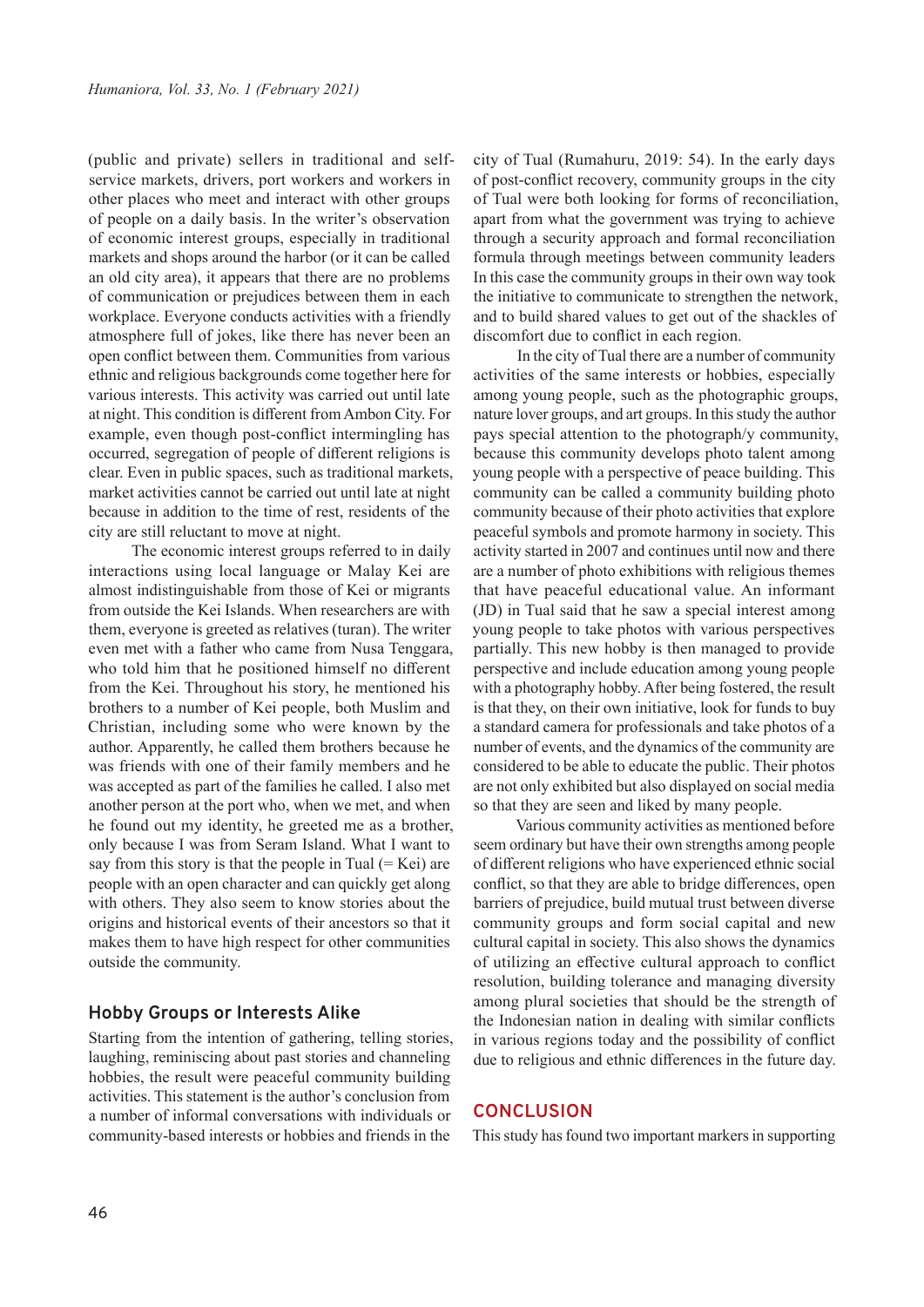community groups in Tual for building relationships between different religious and ethnic groups. Firstly, three factors were found to influence and support the management of diversity and contribute to the creation of social harmony, namely (1) shared cultural and historical factors, (2) availability of public spaces for encounters, and (3) traumatic transformation. In Tual, there are various tribes and sub-tribes, but each of them can make adjustments to the Kei culture, following the socio-cultural system prevailing in Kei. Cultural values, as contained in the *larvul ngabal* law, and the philosophy and principles of Kei, *ain ni ain*, can also be accepted by other communities, ensuring that there are no problems related to cultural differences. In fact, the customary and cultural values of the Kei people effectively become the social and cultural capital that together manage differences and create social harmony. Secondly, the activities carried out by the post-conflict communities in Tual, such as economic groups and interest groups or hobbies, show that what these groups do at first glance seems normal but these activities have an extraordinary impact on the management of diversity and allow for harmony and social support for long-term peace building.

Referring to the findings as presented, this study contributes to the development of conflict and peace studies that use a cultural approach. In many studies of conflict and peace, cultural approaches that prioritize the functioning of local livelihoods as social and cultural capital have not become the primary choice, compared with structural approaches. To explore cultural approaches better, both a theoretical approach and a comprehensive method are needed. This study investigated the factors and forms of community activities that contribute to managing diversity and creating social harmony in postconflict societies. However, a deeper exploration was not made of the aspects of psychology in support of this study.

Furthermore, the authors have not yet analyzed how to use social and cultural capital for long-term peace building, presently choosing instead to focus more on investigating the forms of community activity that support the cessation of conflict and enable efforts to build social harmony, and the factors that influence the building of social harmony. This study nonetheless substantially shows the applicability of local mechanisms and the way community groups form social capital to build post-conflict mutual trust. Therefore, the reality in the community in Tual confirms that a cultural approach is relevant for handling conflicts between groups in society.

### **ENDNOTES**

- 1) *Larvul Ngabal* Law is a customary law governing the way of life of the people in the Kei-Maluku Islands, including rules in relation, ownership to war and its resolution. This law was created by the ancestors of the Kei or Evav people to regulate the life of the Kei community and is still known and enforced to this day. The philosophy of life *ain ni ain* is a view of Kei life that positions the equality of human life. *Maren* is a form of social solidarity and cooperation shown by Kei people both to families and to wider groups.
- 2) *Ain ni ain* means that all people are the same and v*uut ain mehe ni ngunun manut ain mehe ni tilur* can be interpreted as everyone coming from a single egg. Both of these expressions mean that Kei people are not distinguished from one another's sweeties. In this perspective the human aspect is highly valued and becomes important for building mutual respect and compassion.
- 3) This does not mean that the original Kei people are exclusive to groups from outside Kei, because in fact the philosophy of life *ain ni ain and lavul ngabal* law practiced by the Kei people has inclusive values so that it can be accepted by groups outside the Kei community and become social capital and capital shared culture that can be used for community development in Tual.

### **REFERENCES**

- Abu-Nimer, M. (2001). Conflict Resolution, Culture, and Religion: Toward a Training Model of Interreligious Peacebuilding. *Journal of Peace Research, 38*(6), 685–704. DOI: 0022343301038006003
- Adler, P. S., and S. Kwon. (2002). Social capital: prospects for a new concept. *Academy of Management Review, 27*(1), 17-40. DOI: 10.2307/4134367
- Ahnaf. M.I. (2015). Intoleransi atau Kontestasi: Membaca Ulang Politik Identitas in Ahnaf dkk., *Praktik Pengelolaan Keragaman di Indonesia, Kontestasi dan Koeksistensi*. Yogyakrta: CRCS, 121-126.
- Ahnaf. M.I. & Lussier, D.N. (2019). Religious Leaders and Elections in the Polarizing Context of Indonesia. *Humaniora, 31*(3), 227—237. DOI: 10.22146/ jh.v31i3.49420
- Aureli, F. (2017). Conflict Resolution. Reference Module in Life Sciences. DOI:10.1016/B978-0-12-809633- 8.01081-5
- Barron, P., Azca M.N., dan Susdinarjanti, R. (2012). *Seusai Perang Komunal: Memahami Kekerasan Pasca-Konflik di Indonesia Timur dan Upaya Penanganannya*. Yogyakarta: CSPS BOOKS.
- Betrand, J. (2004). *Nationalism and Ethnic Conflict in Indonesia*. USA: Cambridge University Press.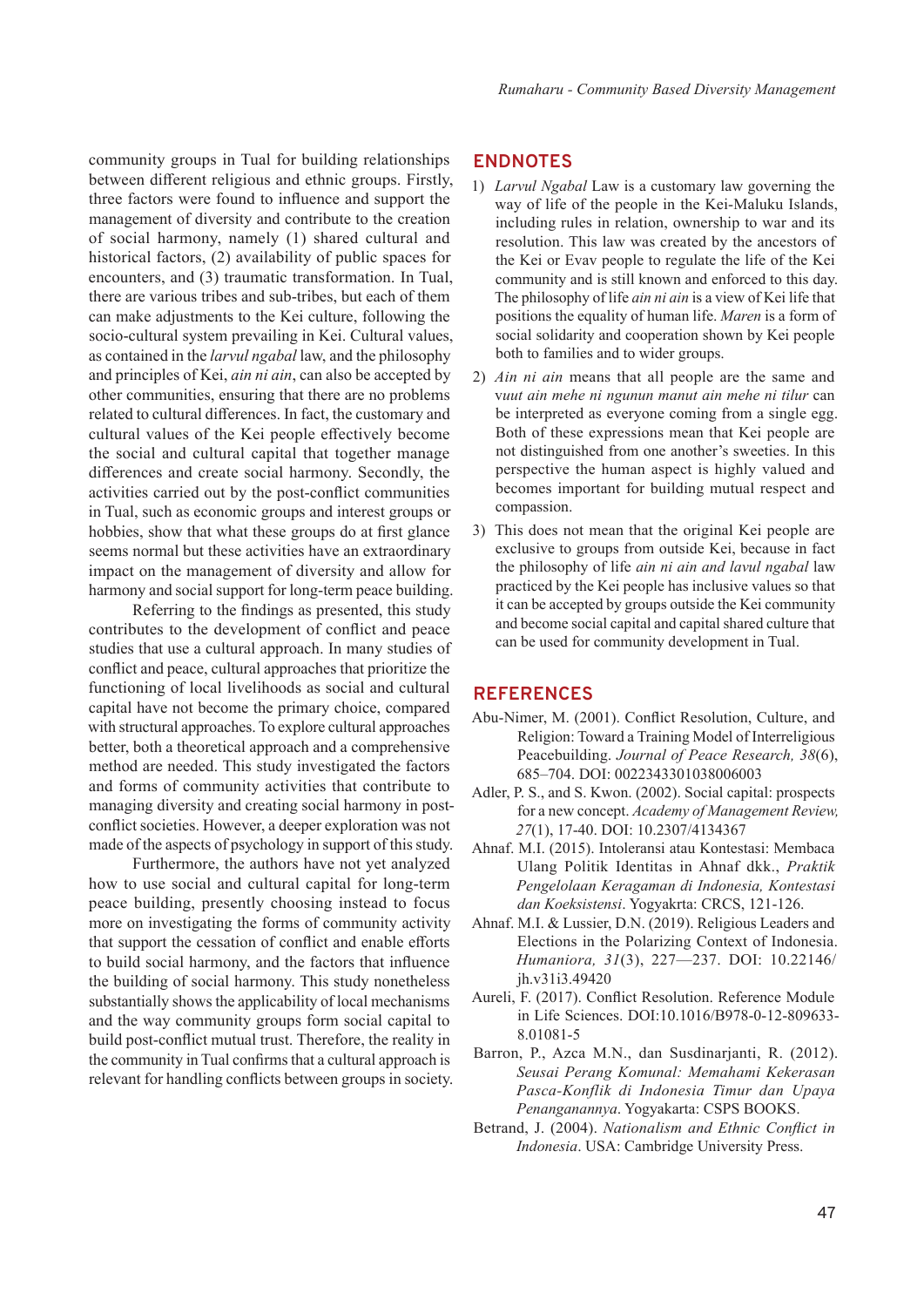- Bell, G. (2011). Indonesia: The Challenges of Legal Diversity and Law Reform. In E. Black & G. Bell (Eds.), *Law and Legal Institutions of Asia: Traditions, Adaptations and Innovations* (pp. 262- 298). Cambridge: Cambridge University Press. DOI:10.1017/CBO9780511921131.009
- Best, R.H. (2018). Legislative Gender Diversity and the Resolution of Civil Conflict. *Political Research Quarterly, 72*(1), 1–14. DOI: 10.1177/1065912918785459
- Coser, Lewis A. (1956). *The Fungtion of Social Conflict*. New York: The Free Press.
- Derwotubun, J. (2018). Telaah Nilai-Nilai Pendidikan Multikultural Dalam Budaya Lokal Masyarakat Kei dan Relevansinya dengan Pendidikan Agama Islam. *Unpublished Thesis*. IAIN Ambon.
- De Jong, E. & Twikromo, A. (2017). Friction within harmony: Everyday dynamics and the negotiation of diversity in Yogyakarta, Indonesia. *Journal of Southeast Asian Studies*, *48*(1), 71-90. DOI:10.1017/ S0022463416000485
- Dhewayani, J. (2016). Managing Religious Diversity in Indonesia: Policy and Reality. In Sofjan (Ed.), *Religion, Public Policy and Social Transformation in Southeast Asia. Vol. 1. Managing Religious Diversity*. Genewa: Globethics.net. 71-98.
- Dionisi, E.R. (2016). Catholic Electoral Partisanship in the Philippines: A Treat to Religious Pluralism?. In Sofjan (Ed.), *Religion, Public Policy and Social Transformation in Southeast Asia*. Vol. 1. Managing Religious Diversity. Genewa: Globethics.net. 225- 255.
- Fidiyani, R. (2013). Kerukunan Umat Bewragama di Indonesia, Belajar Keharmonisan dan Toleransi Umat Beragama di Desa Cikakak, Kec. Wangon, Kab. Banyumas. *Jurnal Dinamika Hukum*, *13*(3), 468-482.
- Fisher, R.J. (2015). Conflict and Conflict Resolution. *Social Psychology of International Encyclopedia of the Social & Behavioral Sciences, 2nd edition, Volume 4*. DOI: 10.1016/B978-0-08-097086-8.96006-9
- Geurtjens, P.H. (2016). *Keiesche Legenden: Cerita-Cerita Mayarakat Kei Tempo Dulu*. Yogyakarta: Penerbit Gunung Sopai.
- Habermas, J. (1984). *Theory of Communicative Action*. Beacon, Boston.
- Hamdi, S. (2017). Conflicting Religious Identities: Blaspheming Islam and The Future of Democracy in Indonesia. *AL ALBAB, 6*(2), 247-262.
- Hardiman, Budi F. (2004). Menyimak Filsafat Politik Habermas: Demokrasi Deliberatif: Model Untuk Indonesia Pasca Soeharto? *Majalah BASIS* No.11- 12, November-Desember.
- Haryanto, J.T. (2014). Kearifan Lokal Pendukung Kerukunan Beragama Pada Komunitas Tengger Malang Jatim.

*Analisa, 21*(2), 201-213.

- Lindgren, T. (2018). Religious Conflicts: Opportunity Structures, Group Dynamics, and Framing. *Al-Albab, 7*(1), 17-32. doi:https://doi.org/10.24260/alalbab. v7i1.961
- Mas'oed, M. (Ed.) (2000). *Kekerasan Kolektif, Kondisi dan Pemicu.* Yogyakarta: P3PK UGM.
- Muhdina, D. (2015). Kerukunan Umat Beragama Berbasis Kearifan Lokal di Kota Makasar. *Diskursus Islam, 3*(1), 20-36.
- Mujiburrahman (2006). *Feeling Threatened: Muslim-Christian Relations in Indonesia's New Order*. ISIM Leiden: Amsterdam University Press.
- Nathan, K.S. (2016). Managing Ethnic and Religious Diversity in Malaysia:Implication for Public Policy and Social Transformation. In Sofjan (Ed.), *Religion, Public Policy and Social Transformation in Southeast Asia*. Vol. 1. Managing Religious Diversity. Genewa: Globethics.net. 43-69.
- Panggabeaan, S.R. (2008). *Konflik dan Perdamian Etnis di Indonesia*. Jakarta: Alvabet dan PUSAD Paramadina.
- Pariela, T. (2008). Damai di Tengah Konflik Maluku. *Dissertation*. Salatiga: Program Pascasarjana Styudi Pembangunan Universitas Kristen Satya Wacana.
- Rahawarian, H.Y. (2011). Kerjasama Antar Umat Beragama Dalam Penyelesaian Konflik di Kota Ambon dan Kota Tual Maluku. *Unpublished Dissertation*. Program Pascasarjana UIN Sunan Kalijaga, Yogyakarta.
- Rumahuru, Y.Z. (2005). *Peace and Dialogue*: Kajian Sosiologi Tentang Dialog dan Inisiatif Damai di Ambon. *Thesis*, Universitas Gadjah Mada.
- Rumahuru, Y.Z. (2016). Relasi antar Kelompok Masyarakat Adat Beda Agama Pasca Konflik di Kota Tual dan Kabupaten Maluku Tenggara: Studi Kasus di Ohoitel dan Elaar. *Laporan Penelitian*. P3M STAKPN Ambon.
- Rumahuru, Y.Z. (2017). Pengelolaan Keragaman Berbasis Masyarakat: Studi Kasus di Kota Tual. *Laporan Penelitian*. P3M STAKPN Ambon.
- Rumahuru, Y.Z. (2019). *Dua Kota Satu Cerita: Dinamika Kerukunan dan Pemanfatan Modal Sosial di Ruang Konflik*. Yogyakarta: Penerbit Ombak.
- Setara Institute (2015). *Indeks Kota Toleren (IKT) Tahun 2015*. Jakarta: SETARA Institute.
- Setara Institute (2016). *Indeks Kota Toleren (IKT) Tahun 2016*. Jakarta: SETARA Institute.
- Setara Institute (2017). *Indeks Kota Toleren (IKT) Tahun 2016*. Jakarta: SETARA Institute.
- Singh, B. (2016). Religion, Multiculturalism and Managing Diversity in Singapore. In Sofjan (Ed.), *Religion, Public Policy and Social Transformation in Southeast Asia*. Vol. 1. Managing Religious Diversity. Genewa: Globethics.net. 27-42.
- Smith, T.G. (2017). Conflict. Politicizing Digital Space: